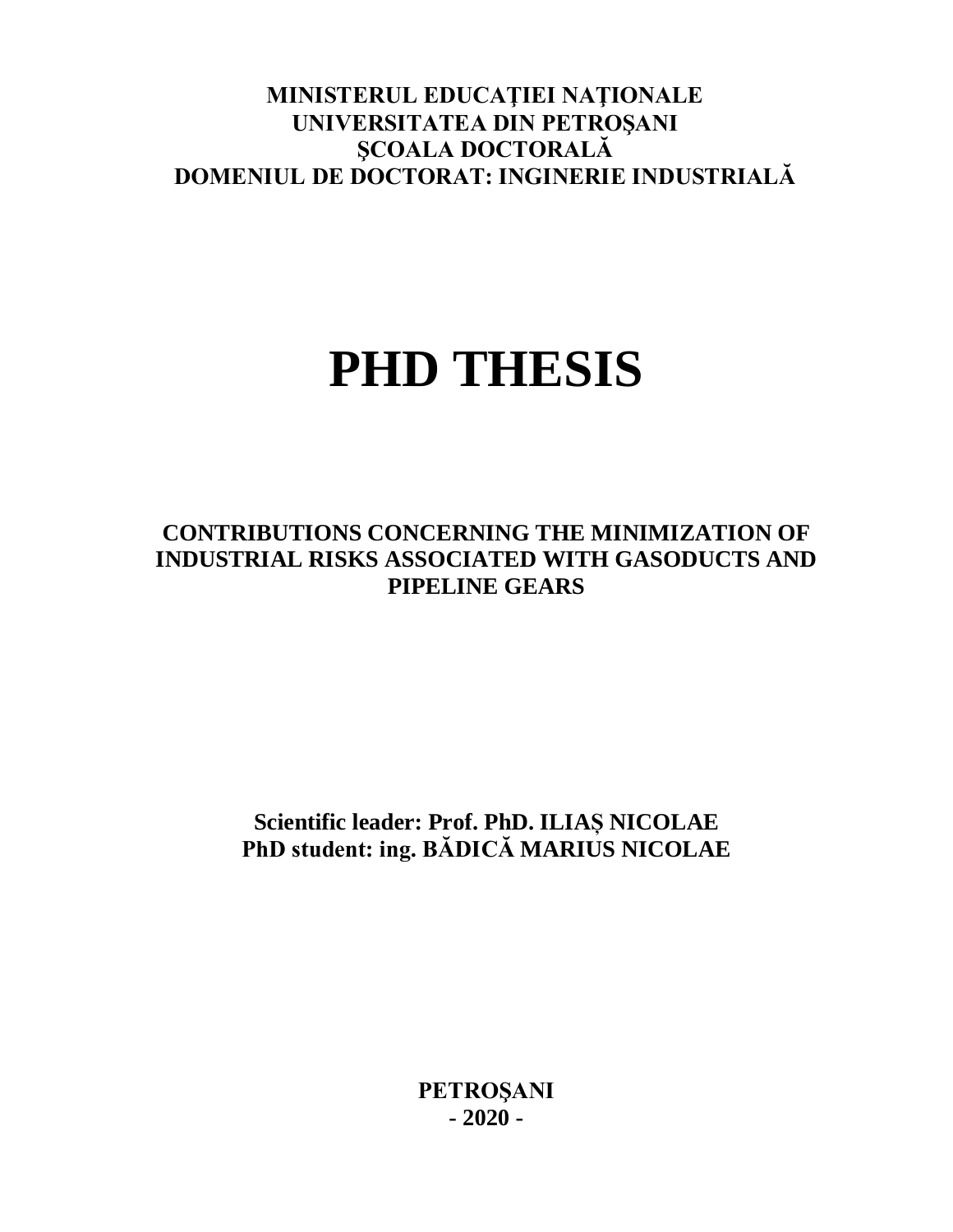# **CONTENT**

| <b>INTRODUCTORY CHAPTER</b>                               |  |
|-----------------------------------------------------------|--|
|                                                           |  |
| <b>OBJECTIVES AND STRUCTURE OF THE DOCTORAL THESIS 13</b> |  |
|                                                           |  |
|                                                           |  |
|                                                           |  |
|                                                           |  |
|                                                           |  |

## **PART I**

# **CURRENT STATE ON THE IMPORTANCE OF ENGINEERING OIL AND GAS PIPELINES IN THE CONTEXT OF INDUSTRIAL SECURITY**

#### **CHAPTER 1**

## **THE ROLE AND IMPORTANCE OF OIL AND GAS PIPES IN ENERGY SECURITY ASSURANCE**

| 1.1.1. Legislative framework on national / European critical infrastructure24          |  |
|----------------------------------------------------------------------------------------|--|
|                                                                                        |  |
|                                                                                        |  |
| 1.1.2. Industrial sectors related to national / European critical infrastructures 24   |  |
| 1.1.2.1. Industrial sectors related to national critical infrastructures 24            |  |
| 1.1.2.2. The industrial sectors related to European critical infrastructures 25        |  |
| 1.1.3. Critical infrastructure risks                                                   |  |
| 1.1.3.1. Typology of hazards and risks regarding critical infrastructures 26           |  |
| 1.1.3.2. Dynamics of hazards and risks regarding critical infrastructures 27           |  |
| 1.2. Oil and gas pipelines - critical infrastructures of the National Energy System 28 |  |
| 1.2.1. General information on the National Petroleum System - SNP28                    |  |
| 1.2.1.1. Description of SNP                                                            |  |
| 1.2.2. General information on the National Natural Gas System - SNGN 29                |  |
|                                                                                        |  |
|                                                                                        |  |
|                                                                                        |  |
|                                                                                        |  |
|                                                                                        |  |
|                                                                                        |  |
|                                                                                        |  |
|                                                                                        |  |
|                                                                                        |  |
|                                                                                        |  |
|                                                                                        |  |
|                                                                                        |  |
|                                                                                        |  |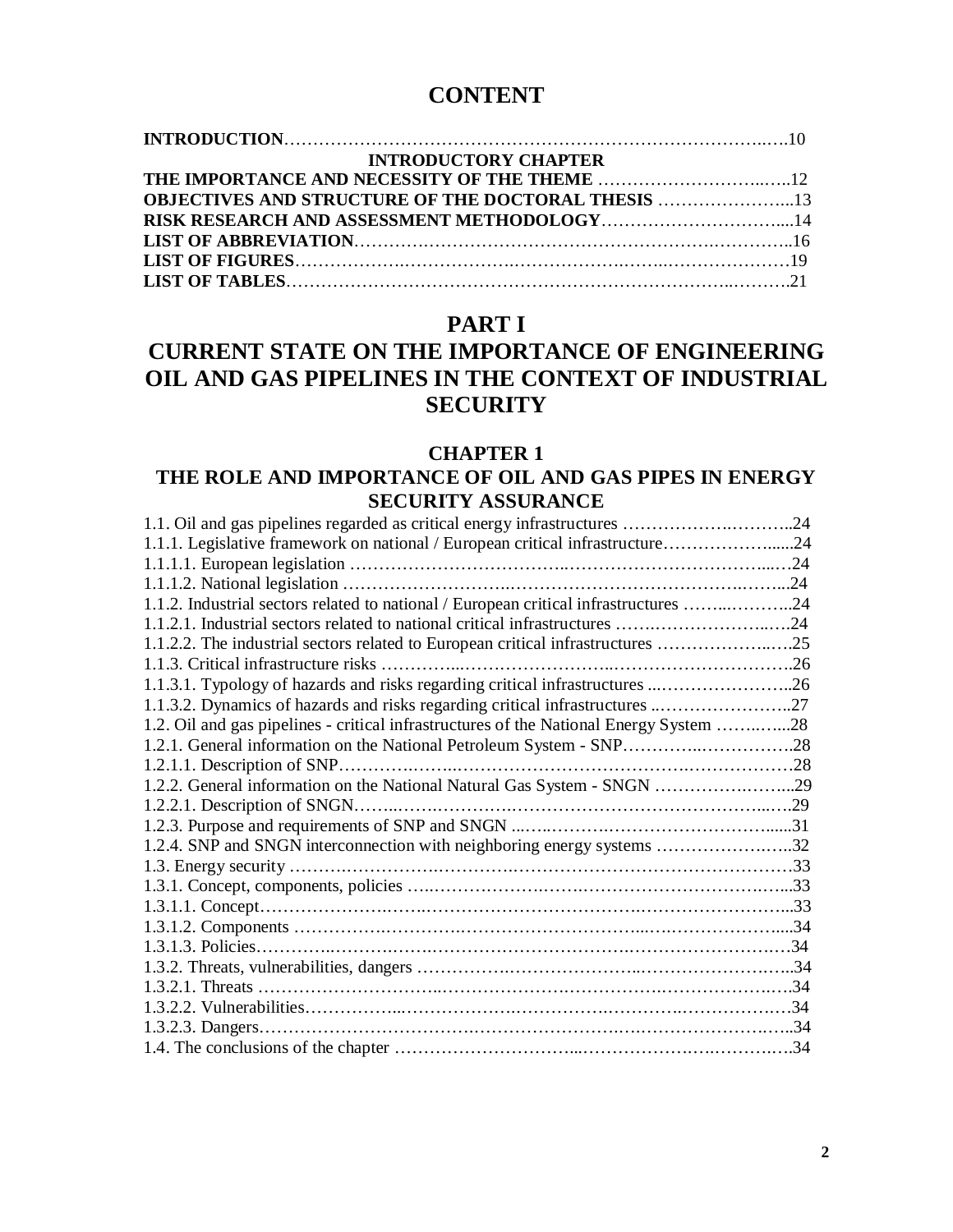## **CHAPTER 2 ENGINEERING OF OIL AND GAS PIPELINES**

| 2.2. Technical and technological characteristics of oil and gas pipelines 38 |  |
|------------------------------------------------------------------------------|--|
|                                                                              |  |
| 2.4. Monitoring, diagnosis and maintenance of oil and gas pipelines 41       |  |
|                                                                              |  |
|                                                                              |  |
|                                                                              |  |
|                                                                              |  |
|                                                                              |  |
|                                                                              |  |

## **CHAPTER 3**

## **CONSTRUCTIVE - TECHNOLOGICAL STRUCTURE OF OIL AND GAS PIPELINES**

## **CHAPTER 4 SEISMICITY ELEMENTS OF OIL AND GAS PIPELINES**

| 4.3. Solutions on reducing the level of risk for oil and gas pipelines equipped with anti-seismic |  |
|---------------------------------------------------------------------------------------------------|--|
|                                                                                                   |  |
|                                                                                                   |  |
|                                                                                                   |  |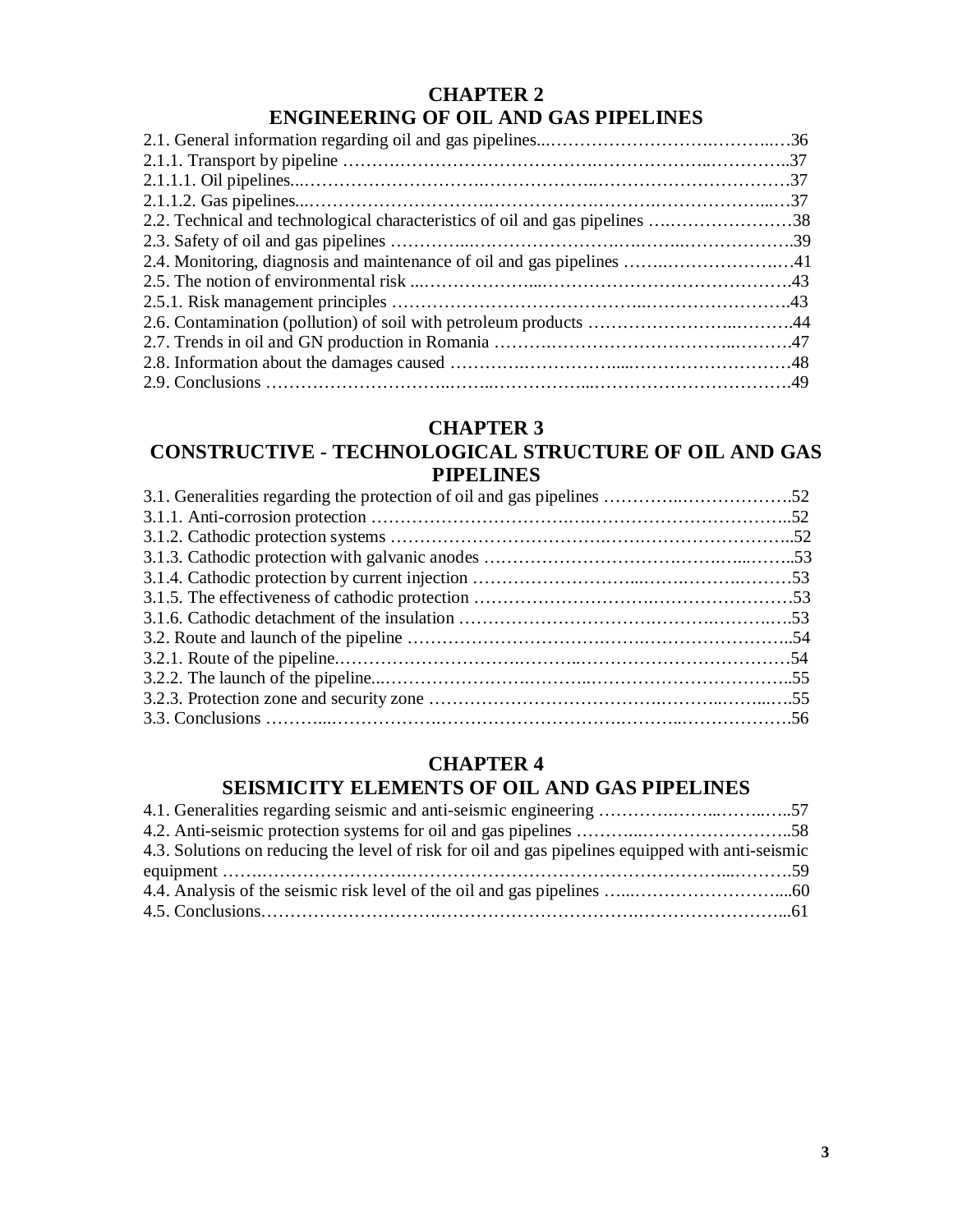## **PART II**

# **CONTRIBUTIONS CONCERNING THE IDENTIFICATION, EVALUATION AND MINIMIZATION OF INDUSTRIAL RISKS ASSOCIATED WITH OIL AND GAS PIPELINES IN THE ENERGY SYSTEM**

#### **CHAPTER 5**

## **IDENTIFICATION, EVALUATION AND MINIMIZATION OF INDUSTRIAL RISKS RELATING TO OIL AND GAS PIPELINES**

| 5.1. Identifying and evaluating the risks associated with critical infrastructures and integrating        |  |
|-----------------------------------------------------------------------------------------------------------|--|
|                                                                                                           |  |
|                                                                                                           |  |
|                                                                                                           |  |
| 5.2. Evaluation of technogenic risk of the pipeline (oil transmission pipelines $\varnothing$ 10) and the |  |
|                                                                                                           |  |
| 5.2.1. The values of the level of risk of transfer (%) according to Snec MIN, Snec MAX and                |  |
|                                                                                                           |  |
| 5.2.2. Evaluation of technogenic risk for the pipeline (oil transmission pipelines                        |  |
|                                                                                                           |  |
| 5.2.3. The values of the level of risk of disposal (%) according to Snec MIN, Snec MAX and                |  |
|                                                                                                           |  |
| 5.2.4. Evaluation of technogenic risk of the pipeline (natural gas transmission pipelines                 |  |
|                                                                                                           |  |

#### **CHAPTER 6**

## **TECHNICAL SOLUTIONS - PROPOSED ARRANGEMENTS FOR SAFETY AND SECURITY NATIONAL POWER SYSTEM IN ORDER TO INCREASE ENERGY SECURITY**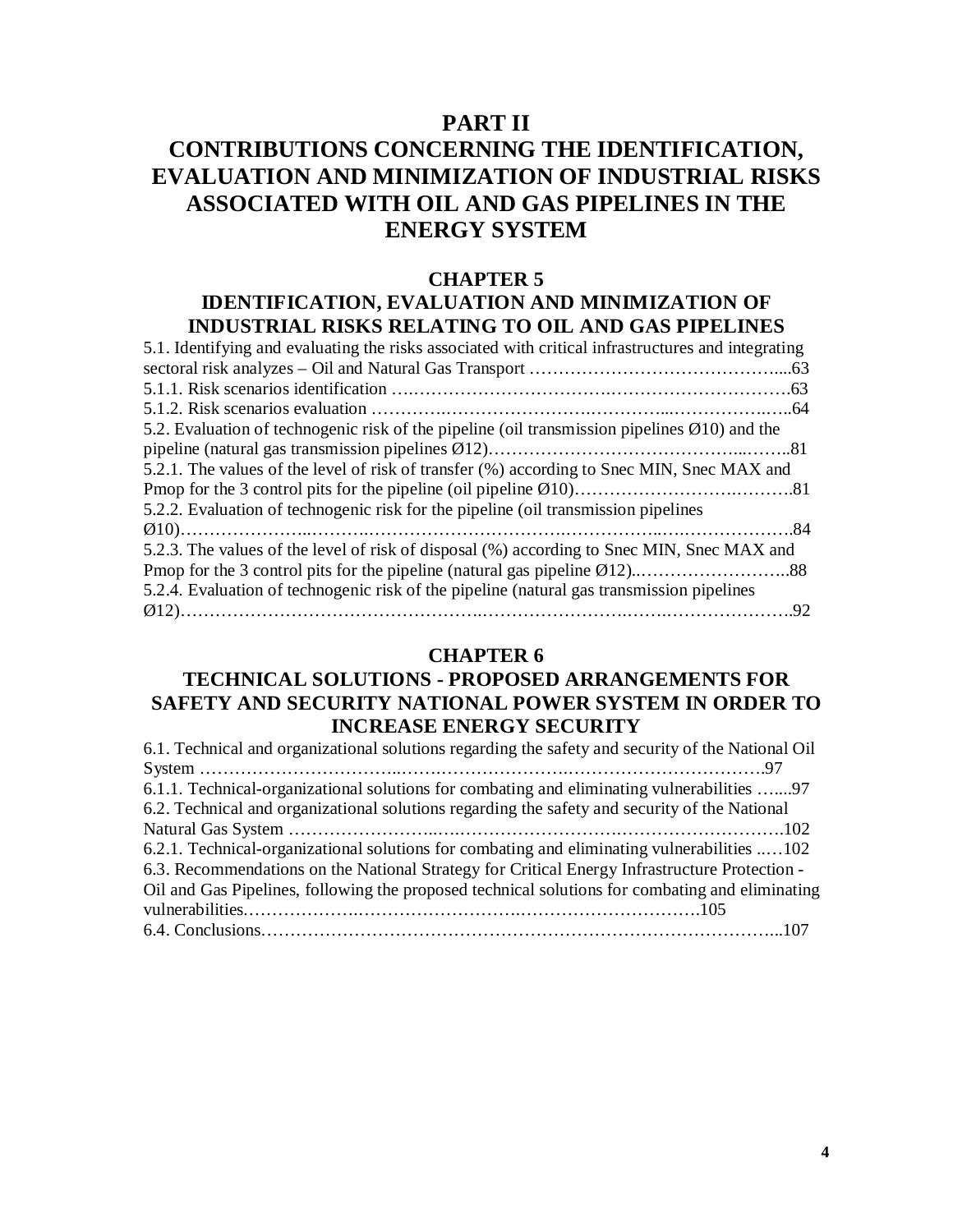## **CHAPTER 7 CONCLUSIONS, ORIGINAL CONTRIBUTIONS, LIMITS OF THE STUDY AND FUTURE RESEARCH DIRECTIONS**

| LIST OF ARTICLES AND SCIENTIFIC WORKS PUBLISHED UNDER DOCTORAL |  |
|----------------------------------------------------------------|--|
|                                                                |  |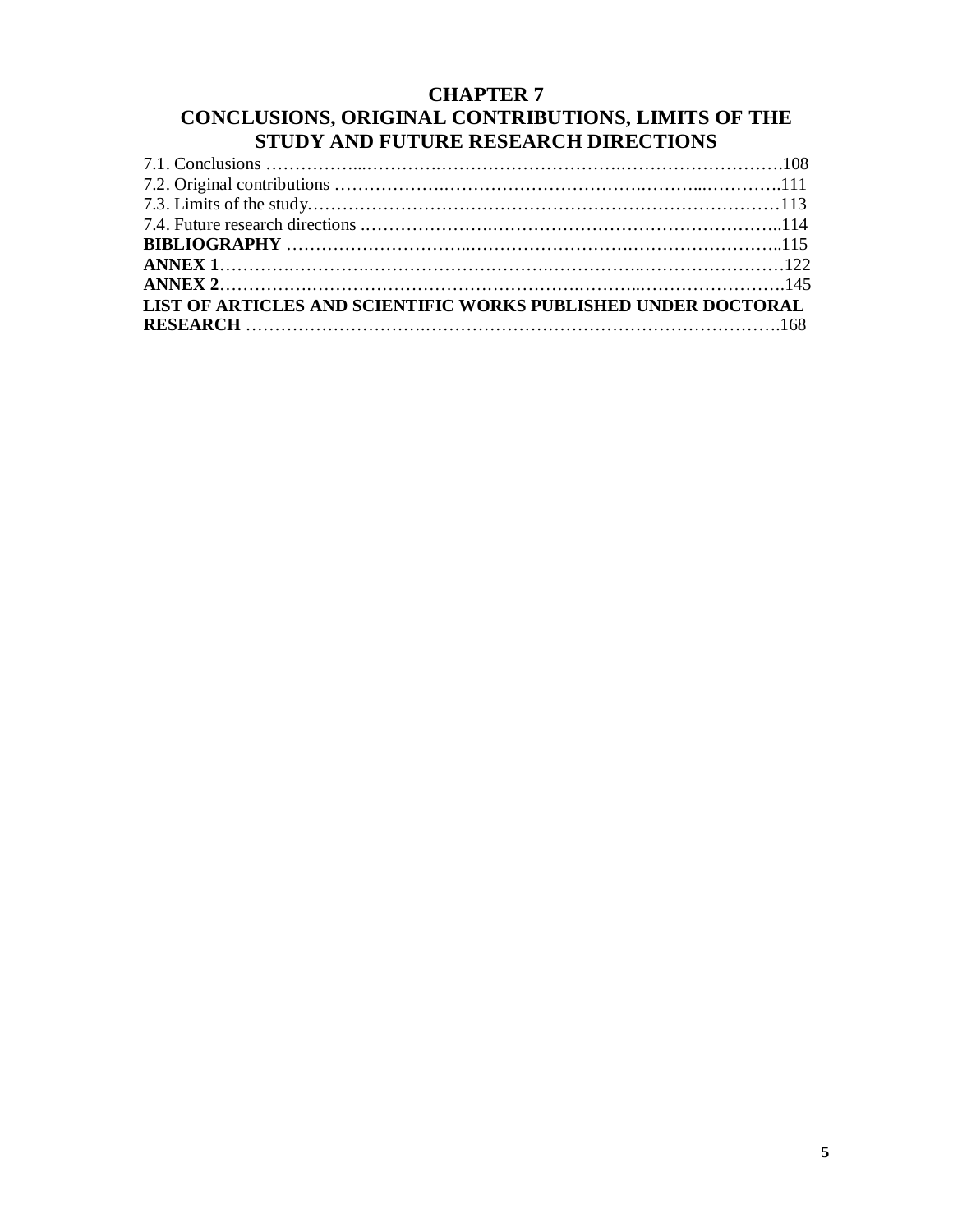## **IMPORTANCE AND NECESSITY OF THE THEME**

#### **The importance of the theme**

The importance and topicality of the theme addressed is given by:

- $\triangleright$  the occurrence of cases of energy collapse with devastating effects on the industrial and economic security (total or partial fall of SNP or SNGN).
- $\triangleright$  the use of oil (oil / gasoline / ethane) or natural gas as a possible pressure instrument on poorly developed or developing countries.

Certain devices and equipment (SP / SRM / PM / SC, etc.) within critical energy infrastructures (oil and gas pipelines) may be targeted for terrorist attacks (bomb attack / cyber attack). These devices and equipment may be subject to natural disasters or technogenic risks (not properly dimensioning the thickness of the pipelines or pipelines). Failure to provide consumers with oil (oil / gasoline / ethane) or natural gas leads to a national crisis.

This triggers the state of imbalance and the safety of the citizen, since almost all sectors of the national economy depend on oil, natural gas and electricity. In this context, SNP and SNGN become strategic objectives of national importance, being generators of critical national and European infrastructures.

In the context of increasing energy security, energy stability factors must be created by:

- $\triangleright$  ensuring the necessary primary resources (oil, natural gas, coal, uranium, electricity, etc.) and limiting the dependence on import.
- $\triangleright$  diversification of primary sources of imported resources; increasing the level of security and safety of national oil and gas transportation networks.
- $\triangleright$  the protection of the critical infrastructure regarding the physical integrity of the oil and gas pipelines.
- $\triangleright$  securing jobs and workers by avoiding and / or stopping accidents / technical incidents that can lead to disruption of the energy system. Romania's energy security is jeopardized by:
- 
- *vulnerabilities* (natural and anthropic hazards).
- *threats* (terrorism, political instability, armed conflict and piracy).
- *hazards* (non-supply of raw materials, use of oil and GN as a pressure instrument) may affect the safety and security of SNP and SNGN.
- It is urgently needed that SNP and SNGN be rigorously subjected to:
- $\triangleright$  sectoral risk assessments oil and natural gas transport.
- $\triangleright$  technogenic risk evaluations.

It identifies, combats and eliminates the vulnerabilities, dangers and threats that can generate uncertainty and insecurity of the two important systems of the national economy.

#### **Need for the theme**

The need to identify vulnerabilities and technogenic risks on oil and gas pipelines (national and European critical infrastructures within SNP and SNGN) results from the following considerations:

- $\triangleright$  SNP and SNGN are of national strategic importance, the evaluation and monitoring of sectoral risks - transport of oil and natural gas from the identification of vulnerabilities.
- $\triangleright$  sectorial risk assessment also comes from the European perspective, Romania being interconnected to the natural gas energy system of the U.E. - ENTSO-G.
- $\triangleright$  by knowing the vulnerabilities, one can automatically identify the dangers and threats to which SNP and SNGN are subjected and engaged.
- national / European measures or strategies for the protection and security of national / European critical infrastructures can be created.
- $\triangleright$  some developed risk scenarios have a high level of risk with devastating effects on industrial and economic security.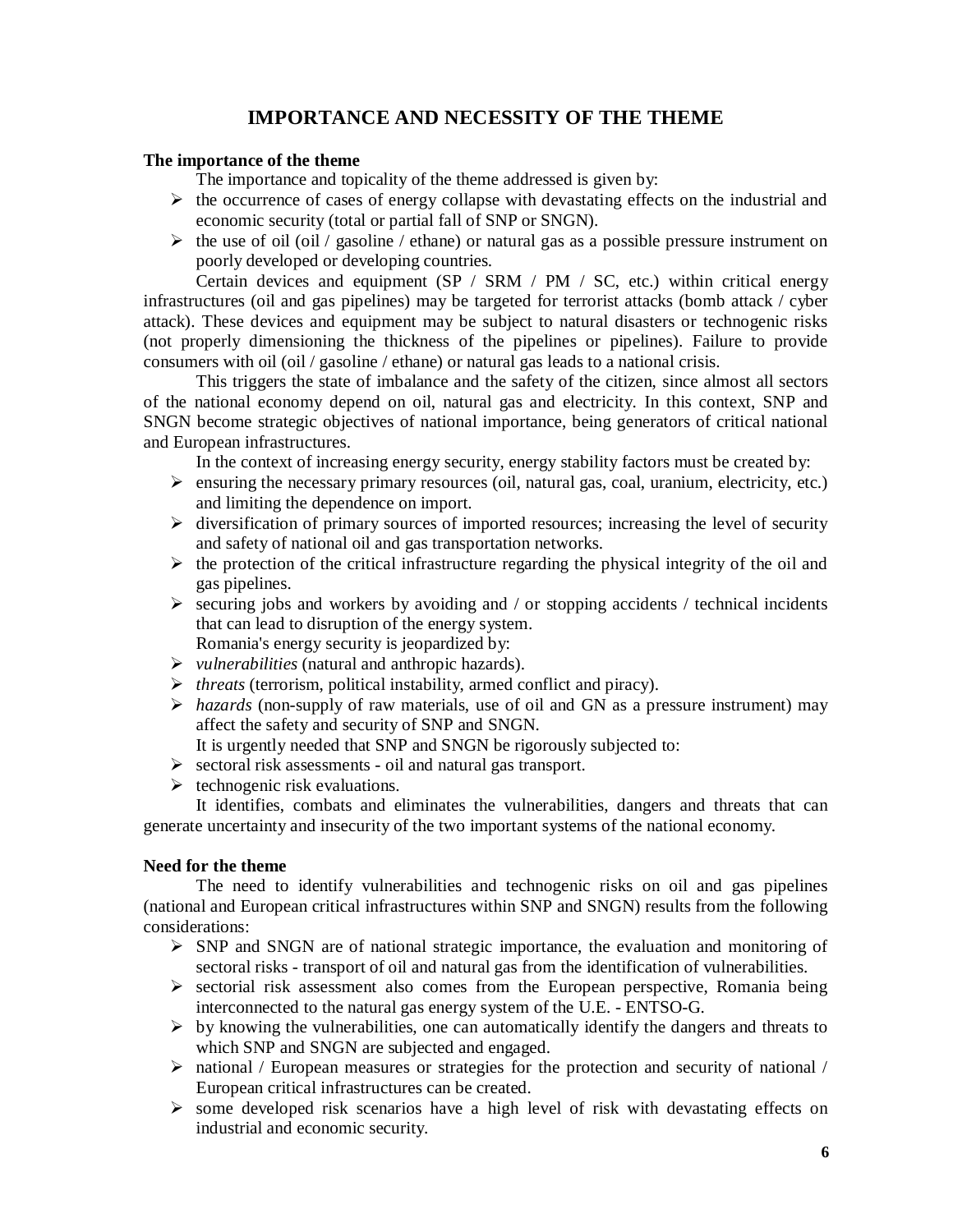- $\triangleright$  MPI, MR and MSSM must form an integrated security system, coherent, transparent and convergent towards the objective: SECURITY.
- $\triangleright$  it is considered that the critical infrastructure oil / gas pipeline, is the common place where the national security and the civil side meet.
- $\triangleright$  the duty of each specialist (national / civil security) is to find methods and means of securing oil and gas pipelines, offering security to Romania, the U.E. and NATO.
- $\triangleright$  access to oil and natural gas which is created by these critical infrastructures (oil / gas pipelines) is a common right of every citizen.
- $\triangleright$  the responsibility to find together technical and security solutions in time of peace but also in times of crisis or war.
- $\triangleright$  the vulnerability of energy security must be prevented, combated and eliminated through major investments in energy infrastructure (oil pipelines, gas pipelines).
- $\triangleright$  specialized personnel in critical infrastructure security and SNP and SNGN security.
- $\triangleright$  the problem regarding the security of the devices and equipment within the critical energy infrastructures must be addressed by:
	- the perspective of the essential safety requirements that designers and manufacturers of energy appliances and equipment must consider.
	- human-infrastructure interaction.
- $\triangleright$  the risks, dangers and threats generated by the workers through the energy devices and equipment within the critical infrastructures constitute a particular area of the risks through:
	- the dangers and occupational threats to which they may be exposed. They cannot be dissociated and treated separately, and they must benefit from a systemic and integrated approach.
	- the complex set of conditioning and interdependencies specific to modern work systems is taken into account.
	- the importance and the opportunity of the scientific research dedicated to the evaluation of the sectoral risks - transport of oil and natural gas.
	- development of evaluation methods dedicated to minimizing technogenic and occupational risks that can be used by all entities involved.

## **OBJECTIVES AND STRUCTURE OF THE DOCTORAL THESIS**

#### **Objectives. General objectives**

The main objective of the doctoral research is to define a methodological approach, as well as the specific application tools that allow:

- $\triangleright$  identification, designation, analysis, evaluation.
- $\triangleright$  protection and security of national and European critical energy infrastructures (oil) gas pipelines).
- $\triangleright$  structuring the global and specific security requirements when operating these critical infrastructures.

The target result consists of:

- $\triangleright$  developing and integrating tools applicable by experts or specialists on security issues.
- $\triangleright$  operating personnel from SP / SRM / PM / SC, etc. who works and operates critical infrastructure.
- $\triangleright$  preventing and minimizing sectoral and technological risks, combating and eliminating vulnerabilities, dangers and threats.

## **Specific objectives**

- $\triangleright$  carrying out a study regarding the evolution, the principles of prevention and minimization of the technogenic risks.
- $\triangleright$  combating and eliminating vulnerabilities, dangers and threats.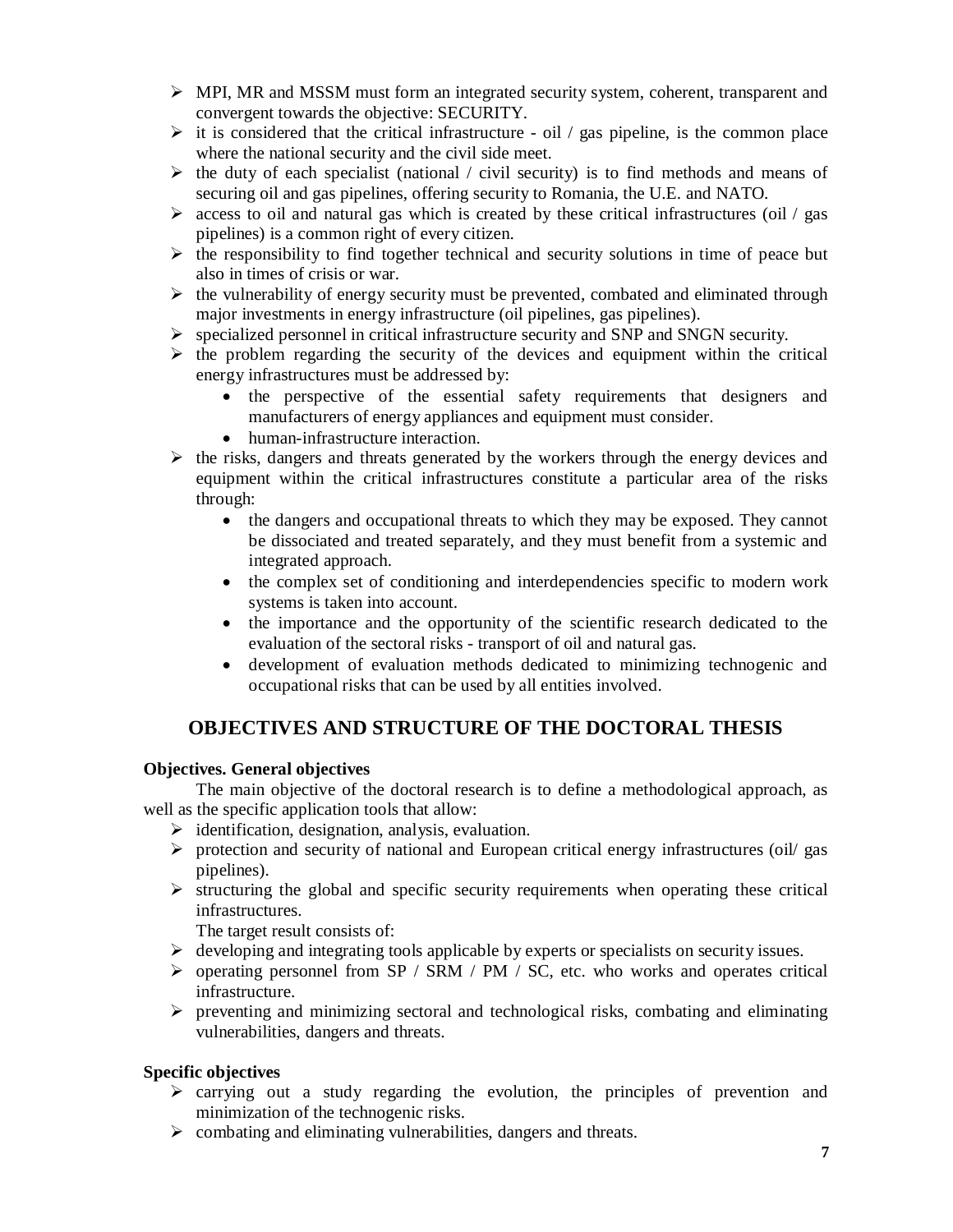- $\triangleright$  legislative framework regarding the protection and security of critical energy infrastructures and workers.
- $\triangleright$  synthesizing the typology and security features of critical energy infrastructures.
- $\triangleright$  structural analysis of the risk assessment process for critical energy infrastructures.
- $\triangleright$  multifactorial analysis of the statistics of technical incidents, technical failures and accidents at work in the operation of critical energy infrastructures.

#### **STRUCTURE OF THE DOCTORAL THESIS**

I have structured the thesis on **7** chapters and includes **168** pages, **47** pages corresponding to **2** annexes, **42** figures, **77** tables and **129** bibliographic references.

The first part of the doctoral thesis is consecrated to the current stage regarding the importance of oil and gas pipeline engineering in the context of industrial security. The second part of the doctoral thesis reflects the contributions regarding the identification, evaluation and minimization of the industrial risks associated with the pipelines and gas pipelines within the energy system.

**In Chapter 1** I presented the analysis and study of the conceptual framework of oil and gas pipelines as national and European critical infrastructures within SNP and SNGN. I synthetically presented:

- $\triangleright$  relevant aspects aimed at analyzing the legislative and structural framework in the field of national and European critical infrastructures and industrial sectors.
- $\triangleright$  generalities regarding the functioning of the SNP and SNGN, as systems generating critical infrastructures, in order to ensure the energy security.

The results of the analysis carried out for the evaluation of the risks regarding the vulnerabilities and the technogenic risks of the oil and gas pipelines, are the basis of the necessity of the theme of this doctoral thesis.

In **Chapter 2** I presented the technical-engineering analysis on the main generalities and characteristics regarding the oil and gas pipelines.

The chapter I discussed:

- $\triangleright$  aspects of security, monitoring, diagnostics and maintenance of critical energy infrastructures.
- $\triangleright$  environmental risk (pollution) regarding the possibility of soil contamination with petroleum products.

In **Chapter 3** I described the technological analysis regarding the main generalities for the protection of oil and gas pipelines, an important detail in the security and protection of these critical infrastructures.

In this chapter, I have also detailed the problems of route and launch of the pipes and the delimitation of the areas of protection and security.

In **Chapter 4** I presented the seismic and anti-seismic engineering, anti-seismic protection systems and solutions for reducing the seismic risk level of oil and gas pipelines.

At the end of the chapter I analyzed the seismic risk level of the oil and gas pipelines.

In **Chapter 5** I described the evaluation of the risks associated with the critical infrastructures and the integration of the sectoral risk analyzes - Transport Petroleum and GN (the 4 risk scenarios).

In this chapter I have presented also the level of technogenic risk - wall thickness (*Oil pipeline Ø10, Natural gas pipeline Ø12).*

At the base of the identification of vulnerabilities and the need to improve the safety and security of SNP and SNGN by implementing technical - organizational solutions, the following are:

- $\triangleright$  the results obtained from the assessment of the level of technological risk associated with the critical infrastructures.
- $\triangleright$  integration of sectoral risk analyzes Oil and Natural Gas Transport.
- $\triangleright$  evaluation of the technogenic risks (wall thickness).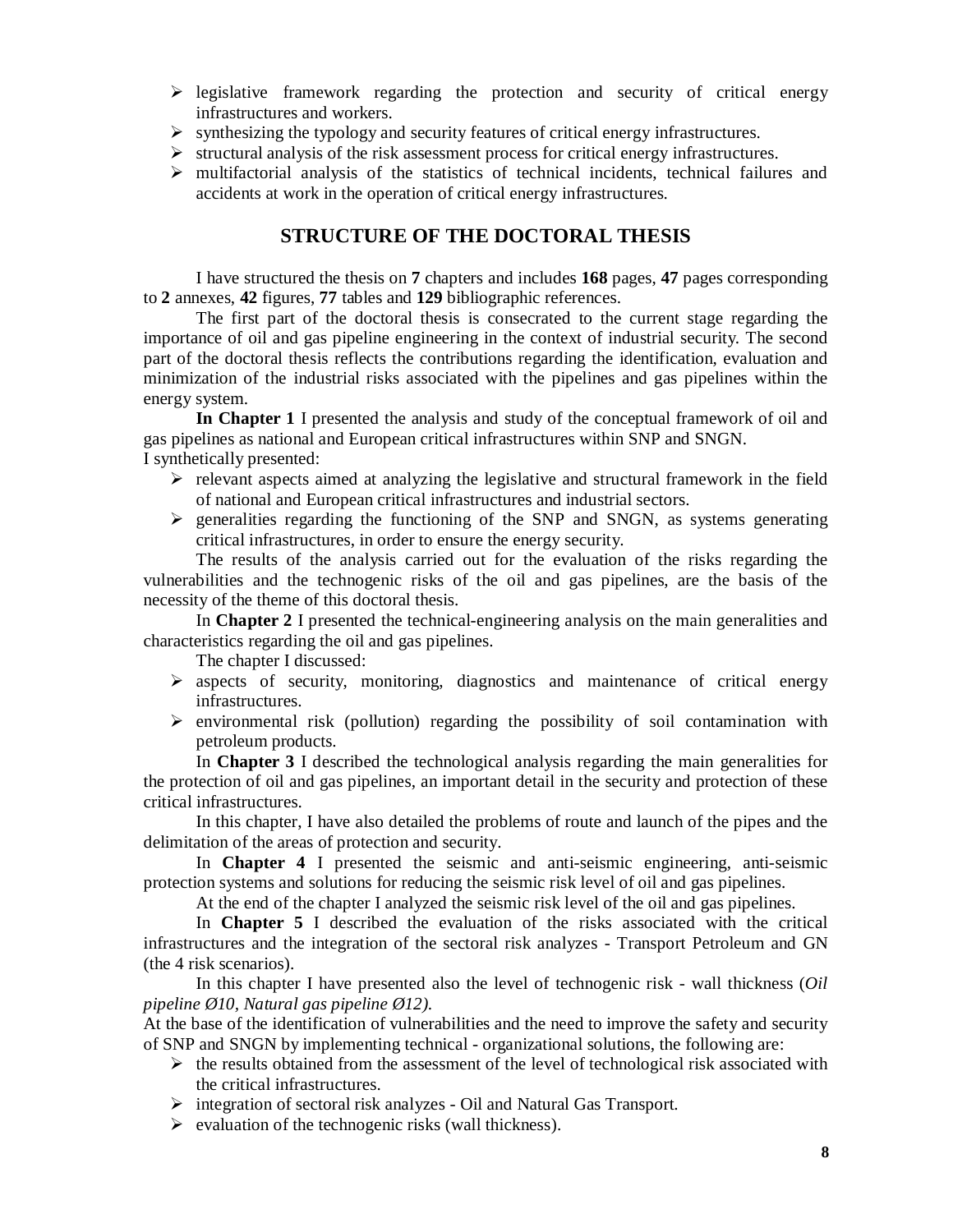In **Chapter 6** I presented the solutions the technical-organizational solutions regarding the assessment of the risks associated with the critical infrastructures - Petroleum Transport and Natural Gas and the assessment of the technogenic risks - the wall thickness.

The technical-organizational solutions, proposed by the author, of the risk assessment through SNPICE - oil and gas pipelines, underpin the safety and security of SEN (SNP and SNGN).

In **Chapter 7** I described the conclusions, the original contributions, the limits of the study and the future directions of development present in the doctoral thesis.

The conclusions, the original contributions, the limits of the study and the directions of future development, highlight the need and applicability of the present doctoral thesis in the energy industrial environment.

Within this chapter I presented the main aspects of the study and analysis of concepts, phenomena, methods, applications and results obtained.

By presenting personal contributions on the 2 components, theoretical contributions and applicative contributions, special attention was paid to the way of their implementation and capitalization.

I identified the main research directions, through which efforts to prevent, reduce, combat, stop, eliminate risks and vulnerabilities must be targeted in the future.

I identified the protection and security of critical infrastructures, as well as the safety and health of the workers who operate the critical infrastructures have been identified.

In **ANNEX 1** - Example of oil pipeline ( $\emptyset$ 10) and **ANNEX 2** – Example of gas pipeline ( $\emptyset$ 12), I developed the research methodology and risk assessment regarding the oil pipeline and the natural gas pipeline.

**The novelty of these doctoral theses** consists of:

- $\triangleright$  principles and assumptions in the field of protection and security of critical energy infrastructures (oil / gas pipelines).
- $\triangleright$  environmental risk management.

 $\triangleright$  analysis of the risks associated with the critical infrastructures analyzed and evaluated.

**The degree of complexity** of the thesis gives it an interdisciplinary and multidisciplinary character by:

- $\triangleright$  the nature of the critical energy infrastructures addressed.
- $\triangleright$  the importance of the legislative and regulatory context.
- $\triangleright$  the information explosion.
- $\triangleright$  the evolution of scientific research in the field of security, for:
	- conceptualization of the system and theoretical foundation of the models used.
	- elaboration of the methodology for the assessment of the technogenic risks.

## **CONCLUSIONS, ORIGINAL CONTRIBUTIONS, LIMITS OF THE STUDY AND FUTURE RESEARCH DIRECTIONS**

#### **Conclusions**

The systems for the transportation of petroleum products and GN in Romania are different, being executed in a large period of time, with the help of the technologies and the material existing at the time of making each section or pipeline network.

The time from the commissioning of the networks and the operating conditions differ, causing different degrees of wear.

The main security risk of pipeline systems for the transport of petroleum products and GN consists of the failure of a pipe due to the decrease of the wall thickness, and below the minimum value allowed , the sealing is lost and it causes the fluid transported to be released outside the pipeline (oil / GN).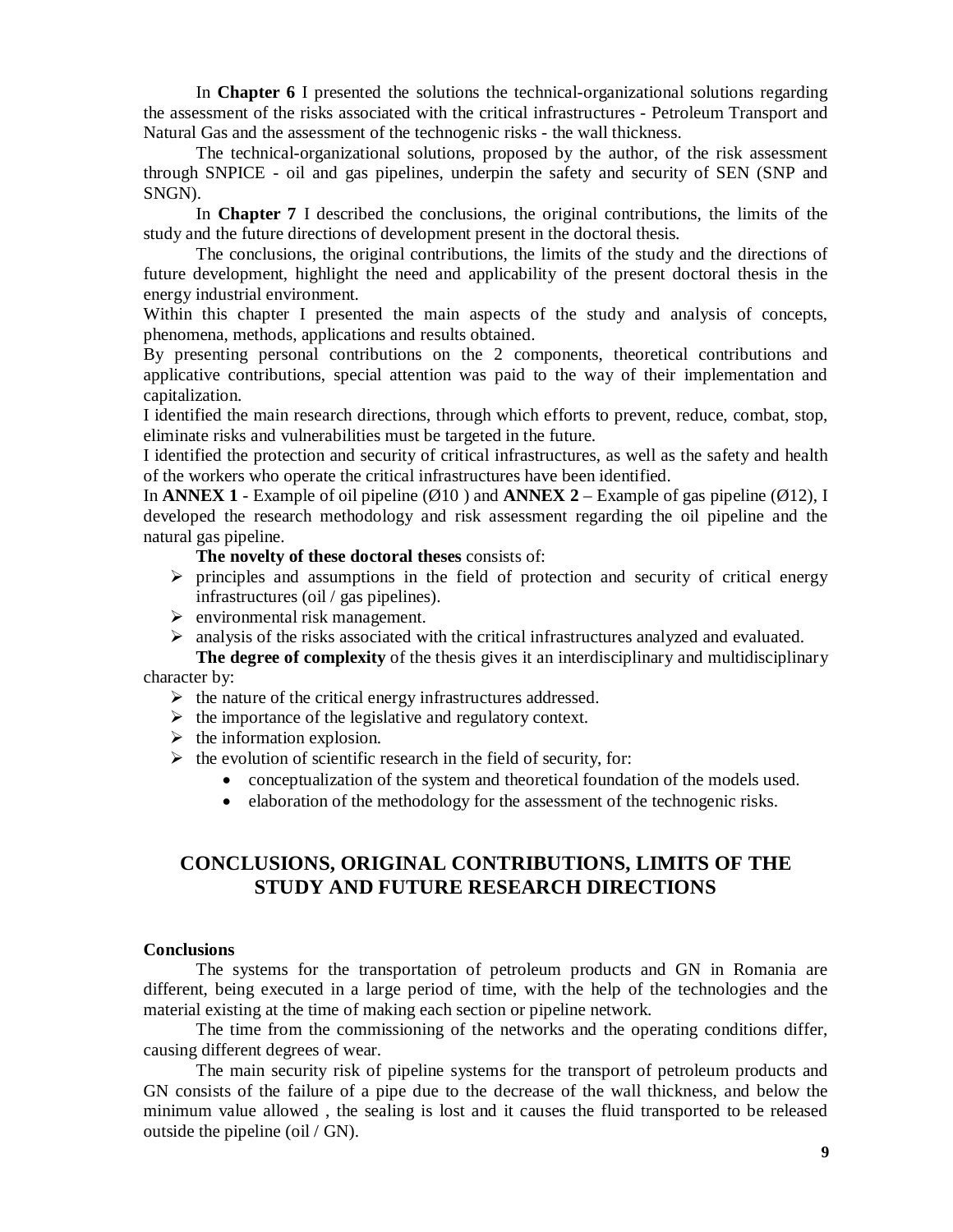Although the pipeline transport is considered the safest method of long-distance transport, the data collected from the various faults produced, have raised the level of risk associated with their exploitation corresponding to the operation of a refinery. Preventing pipeline failure creates an advantage in reducing these risks.

In addition to economic losses, oil and gas leaks from pipelines can cause major incidents by initiating explosions.

The operation of the transport pipes with a minimum degree of risk implies the permanent monitoring of the possible leakage of fluids.

The gases from the defects of the transport pipes, which reach the surface of the soil, are the basis of the possible incidents that may occur.

Therefore it is important to know both gas flows dropped and geometric configuration of the affected area.

The doctoral thesis intended to minimizing the industrial risks associated with the oil pipelines and gas pipelines by reducing and eliminating the main factors that cause high severity events regarding the functioning in the parameters of the pipelines.

Monitoring of all specific intrinsic and operating parameters of the pipelines and pipelines can be technically detected and diagnosed by:

 $\triangleright$  existing defects;

 $\triangleright$  through rapid and efficient intervention to eliminate the damages, if they occurred.

The technical diagnosis is made through non-destructive MPM based on sounds, noise, vibration and acoustic emission in (electro) magnetic field, with the help of special means.

In order to establish the maintenance programs that can ensure the proper functioning of the oi land gas pipelines, it is necessary to establish their technical status.

Preventive and predictive maintenance systems that significantly reduce the risk of breakdowns can be applied after finding out the technical status of the oil pipelines and / or gas pipelines. These two maintenance systems are less expensive compared to corrective maintenance.

The establishment of the maintenance plan for the oil pipelines and / or gas pipelines is done as follows:

 $\triangleright$  identification of the state limit for intervention;

- $\triangleright$  the probability of reaching the limit state;
- $\triangleright$  the volume of fluid (gas or oil) that can be released following an incident;
- $\triangleright$  the number of population in the incident area.

The reliability of a technical / technological system is determined by all the factors involved in its implementation:

- $\triangleright$  concept;
- $\triangleright$  implementation;
- $\triangleright$  system processing.

The preparation and maintenance of a high level of reliability of the technical / technological system involves the analysis of the material factors or human factors and the corresponding actions on them.

The security of the functioning of the technical / technological systems, in this case the oil and / or gas pipelines, represents a basic component of the processing requirements, through the four specific elements:

- $\triangleright$  security;
- $\blacktriangleright$  availability;
- $\triangleright$  reliability;
- > maintenance.

Mechanical technical security criteria ensure with high levels of reliability and technical security.

The risk assessment is used to determine the identification of the maximum risk areas. Following the statistical analysis of the data regarding the damage of the oil pipelines and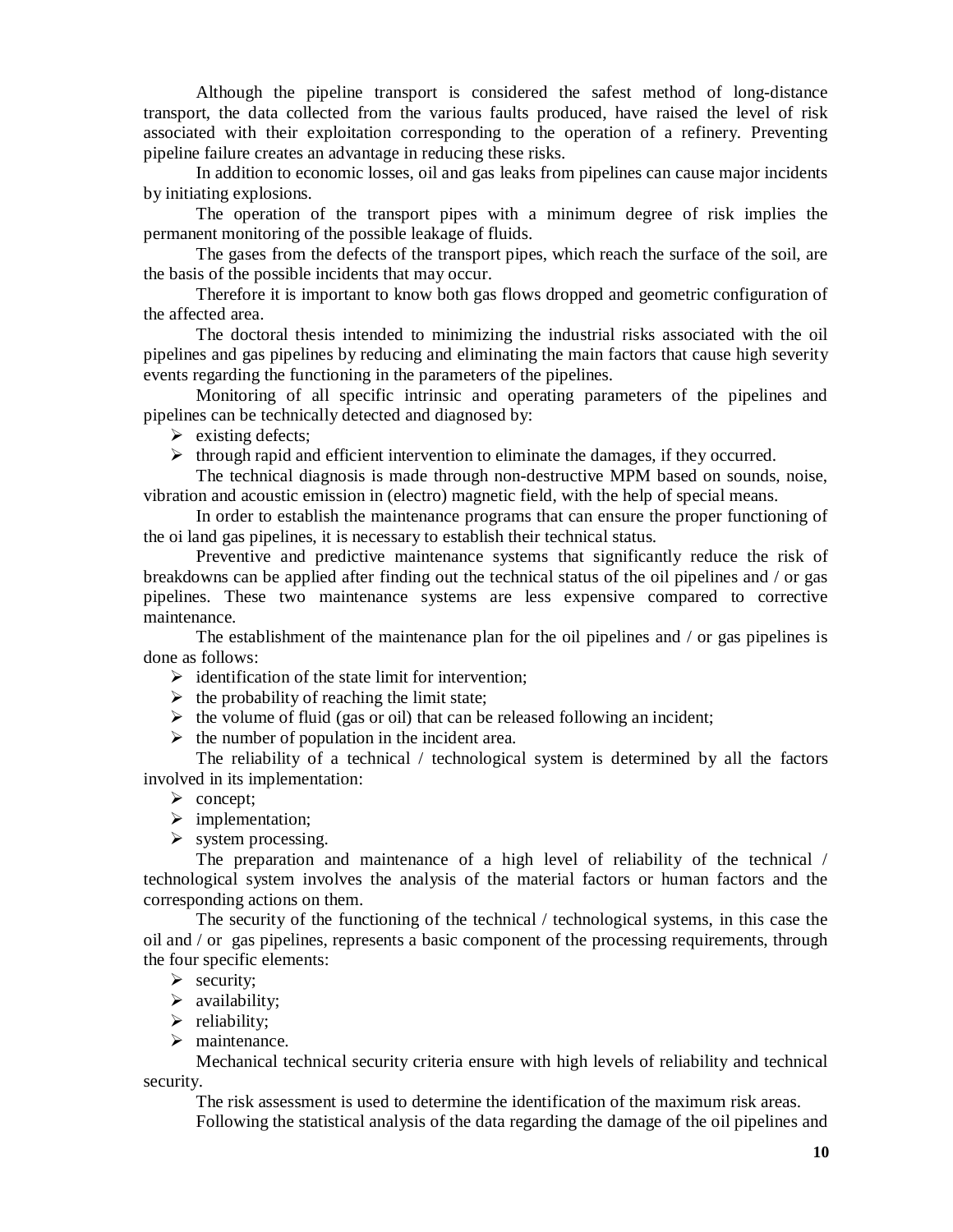/ or gas pipelines under pressure, the following conclusions are drawn:

- $\triangleright$  the major risk of failure corresponds to the welded areas.
- $\triangleright$  over 50% of all the damages of the oil pipelines and / or the gas pipelines under pressure are due to the deviations from the rules of the prescribed operating conditions.
- $\triangleright$  risk of fatigue and / or corrosion damage to oil and / or gas pipelines.

The pipelines of the transport networks are protected against corrosion by measures to prevent corrosion processes, by passive protection and by electrical active protection.

Passive protection is achieved by applying an anti-corrosive coating on the pipe surface.

The electrical active protection of the pipes against corrosion under the action of dispersion currents (tramps) is achieved by:

- $\triangleright$  increasing the electrical resistance of passage between the pipes and the ground using a protective layer with high resistivity.
- $\triangleright$  insulating flanges at the entrance of thermal networks to consumers.
- $\triangleright$  directly polarized or intensified drainage, as well as by applying cathodic source protection.

In the most recent study on losses caused by natural and man-made disasters, earthquakes are in the first place.

Seismicity is represented by the Vrancea area, the Banat, Crisana, Maramures areas, etc., where crustal earthquakes of lower intensity and frequencies occur.

Sustainable development is that we humans must be aware of the natural hazards, that can be dangerous and harmful to society in some cases.

Natural hazard cannot be cheated, but without hesitating to approach the appropriate practices, the society can certainly reduce its consequences.

In his book *Natural Issues*, Seneca the well known philosopher makes specifics related to earthquakes, noting that:

- $\checkmark$  no danger is without a cure that we cannot avoid;
- $\checkmark$  lightning never destroyed entire nations;
- $\checkmark$  plague depopulates cities but does not destroy them;
- $\checkmark$  earthquake catastrophe is the most widespread, inevitable, unfulfilled, the most general of all the dangers.

Following the evaluation of the critical energy infrastructures (oil and gas pipelines) within SNTP and SNTGN, I built the following risk scenarios:

- $\triangleright$  for Risk Scenario 1 I found the following:
	- to establish the probability of producing the event, I adopted class 3 (average).
	- for the gravity of the consequences I adopted level 5 (very high).
	- the calculated risk has the value 15 (high risk).
	- after the risk reduction measures were applied,irecalculated the severity of the consequences and adopted level 2 (low).
	- the recalculated risk has the value 6 (low risk).
- $\triangleright$  for Risk Scenario 2 I found the following:
	- in order to determine the probability of the event occurring, I adopted class 2 (low).
	- for the gravity of the consequences I adopted level 5 (very high).
	- the calculated risk has the value 10 (average risk).
	- after the risk reduction measures were applied, I recalculated the severity of the consequences and adopted level 3 (average).
	- the recalculated risk has the value 6 (low risk).
- $\triangleright$  for Risk Scenario 3 I found the following:
	- to establish the probability of producing the event, I adopted class 3 (average).
	- for the gravity of the consequences I adopted level 5 (very high).
	- the calculated risk has the value 15 (high risk).
	- after the risk reduction measures were applied,irecalculated the severity of the consequences and adopted level 2 (low).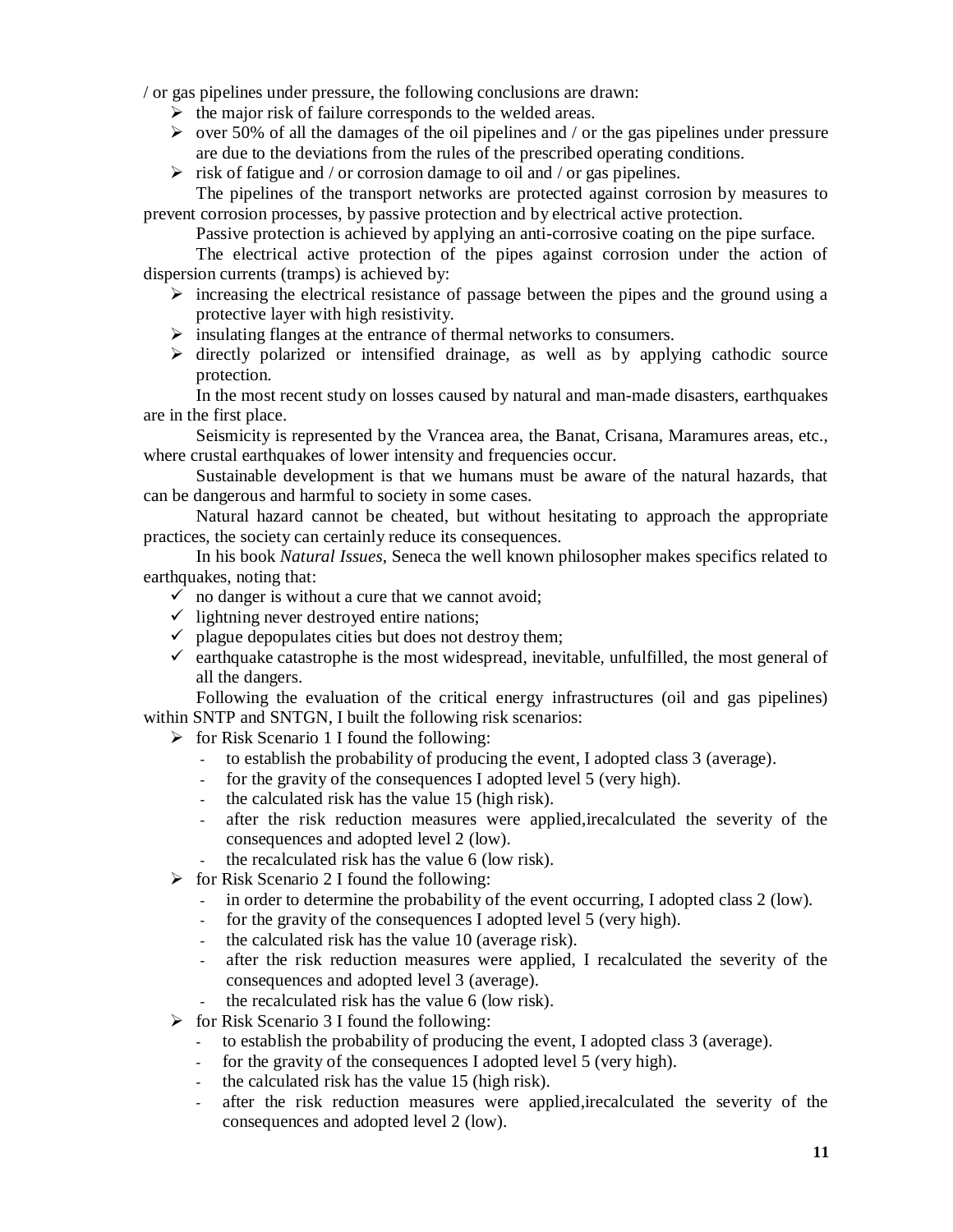- the recalculated risk has the value 6 (low risk).
- $\triangleright$  for Risk Scenario 4 I found the following:
	- to determine the probability of the event occurring,iadopted class 2 (low).
	- for the gravity of the consequences I adopted level 5 (very high).
	- the calculated risk has the value 10 (average risk).
	- after the risk reduction measures were applied,irecalculated the severity of the consequences and adopted level 3 (average).
	- the recalculated risk has the value 6 (low risk).

For the prevention and reduction of sectoral risks - Transport Petroleum and GN, I have formulated proposals for reduction measures which are developed extensively in the Original Contributions section, for:

- $\triangleright$  risk scenario 1:
- $\triangleright$  risk scenario 2;
- $\triangleright$  risk scenario 3;
- $\triangleright$  risk scenario 4.

Following the assessment of the technogenic risk level of the oil pipeline  $(\emptyset$  10) I found the following:

-to determine the probability of the event occurring, I adopted class 4 (high).

- -for the gravity of the consequences I adopted level 5 (very high).
- -the calculated risk has the value 20 (very high technogenic risk level).
- -after the risk reduction measures were applied, I recalculated the severity of the consequences and adopted level 3 (average).
- -the recalculated risk has the value 12 (average technogenic risk level).

Following the assessment of the technogenic risk level of the GN pipeline ( $\varnothing$  12) I found the following:

- -to determine the probability of the event occurring,iadopted class 4 (high).
- -for the gravity of the consequences I adopted level 5 (very high).
- -the calculated risk has the value 20 (very high technogenic risk level).
- -after the risk reduction measures were applied,irecalculated the severity of the consequences and adopted level 3 (average).
- -the recalculated risk has the value 12 (average technogenic risk level).

#### **ORIGINAL CONTRIBUTIONS**

In this PhD thesis I conducted the case study on the assessment of the technogenic risk level of the oil pipeline  $(\emptyset10)$  and the GN pipeline  $(\emptyset12)$ .

We calculated the level of risk of failure (%) according to the wall thickness and the level of risk of failure (%) according to the maximum operating pressure, for  $S_{\text{nec}}$  MIN and  $S_{\text{nec}}$  MAX, after the circumferential and longitudinal direction, at 3 control pits of each pipeline. I evaluated the technogenic risk level for the pipeline and pipeline by establishing the probability and severity, the vulnerability and impact analysis, the calculation of the severity of the consequences and the level of the technogenic risk, the risk treatment.

I evaluated the technogenic risk level for the oil and GN pipeline by establishing the probability and severity, the vulnerability and impact analysis, the calculation of the severity of the consequences and the level of the technogenic risk, the risk treatment.

By recalculating the severity of the consequences and the level of risk after applying the reduction measures, I have obtained the reduction of the risk of producing the scenario chosen for both the oil and gas pipeline.

I presented technical and organizational solutions regarding the safety and security of the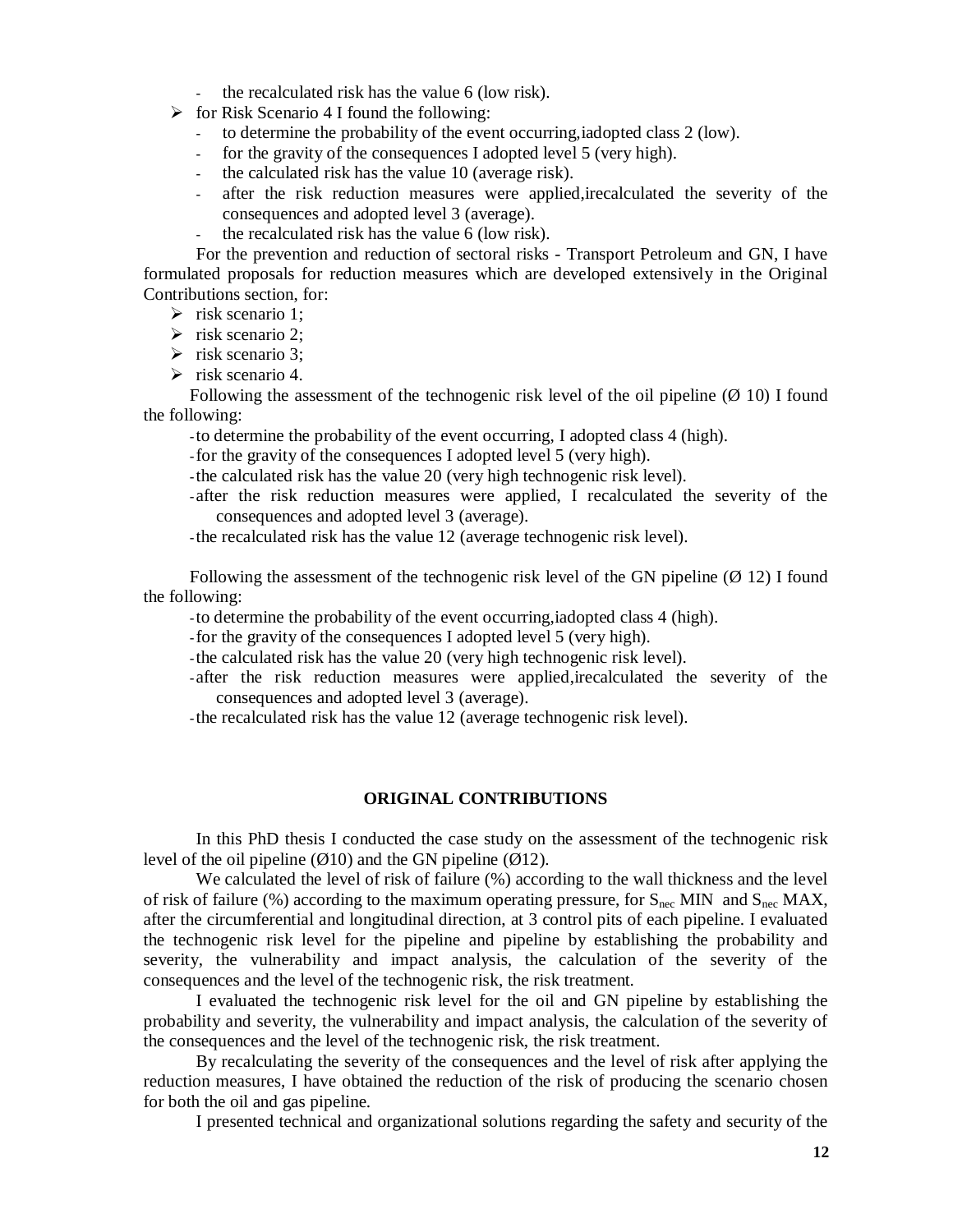National Petroleum System through the proposed measures of new energy infrastructure constructions, namely: refineries, automated crude oil import stations, automated crude oil stations, crude oil pipelines, gas stations, pipelines for the transport of gasoline and liquid ethane transportation pipelines.

I described the real maps of SNTP - oil / gasoline / liquid ethane and SNTGN - natural gas, and based on them and following the proposals of technical solutions (construction of new infrastructures) regarding the elimination of vulnerabilities, these maps have undergone modifications.

As a result of the proposed technical solutions to combat and eliminate vulnerabilities, I have developed a National Strategy for Critical Energy Infrastructure Protection 2020 - 2035, which consists of proposals for technical solutions regarding the prevention, control and elimination of vulnerabilities (new constructions of energy infrastructures), the importance work and deadline.

The theoretical foundations, methodological and applicative tools that I developed during the doctoral period are summarized below.

These original research contributions are aimed at increasing the level of safety and security of oil and gas pipelines within SNT and SNGN.

The personal contributions in the mentioned field include both theoretical and practical aspects.

#### **Theoretical contributions**

I made an analysis taking into account the identification, evaluation and minimization of the industrial risks related to the oil and gas pipelines, through the 4 risk scenarios regarding the natural calamity and the technical failures.

In the thesis I presented (for both oil and gas pipelines) the DCVG method of investigating the insulation defects from the soil surface, non-destructive examinations, assessment of the technical state by the technical sizes of the pipe section, description and presentation of the behavior of the tubular material regarding the modification of thicknesses of the wall.

I have highlighted the factors that influence the integrity of the oil and gas pipelines, namely the insulation defects, the addition of corrosion, the weight of the defect and the possible period of extension depending on the remaining corrosion addition.

Theoretical studies and the quantifications resulting from them, can become useful tools for the implementation of technical solutions for the prevention, control and elimination of vulnerabilities (new constructions of energy infrastructures).

#### **Practical and applicative contributions**

Due to the lack of energy infrastructures, I proposed measures of new constructions of energy infrastructures, through:

- $\triangleright$  drawing up maps, namely:
	- **-** Real SNT map oil, gasoline and liquid ethane.
	- **-** SNT map (crude oil) following the proposals of technical solutions (construction of new infrastructures), regarding the elimination of vulnerabilities.
	- **-** SNT map (gasoline / liquid ethane) following the proposals of technical solutions (construction of new infrastructures), regarding the elimination of vulnerabilities.
	- **-** The real map of SNTGN.
	- **-** SNTGN map following the proposals of technical solutions (construction of new infrastructures), regarding the elimination of vulnerabilities.
- $\triangleright$  carrying out the analysis of the sectoral risks Transport Petroleum and Natural Gas, through
	- **-** Analysis of sectoral risks Transport of Oil and Natural Gas.
	- **-** Identification of Risk Scenario 1: Oil Pipeline Technical Damage.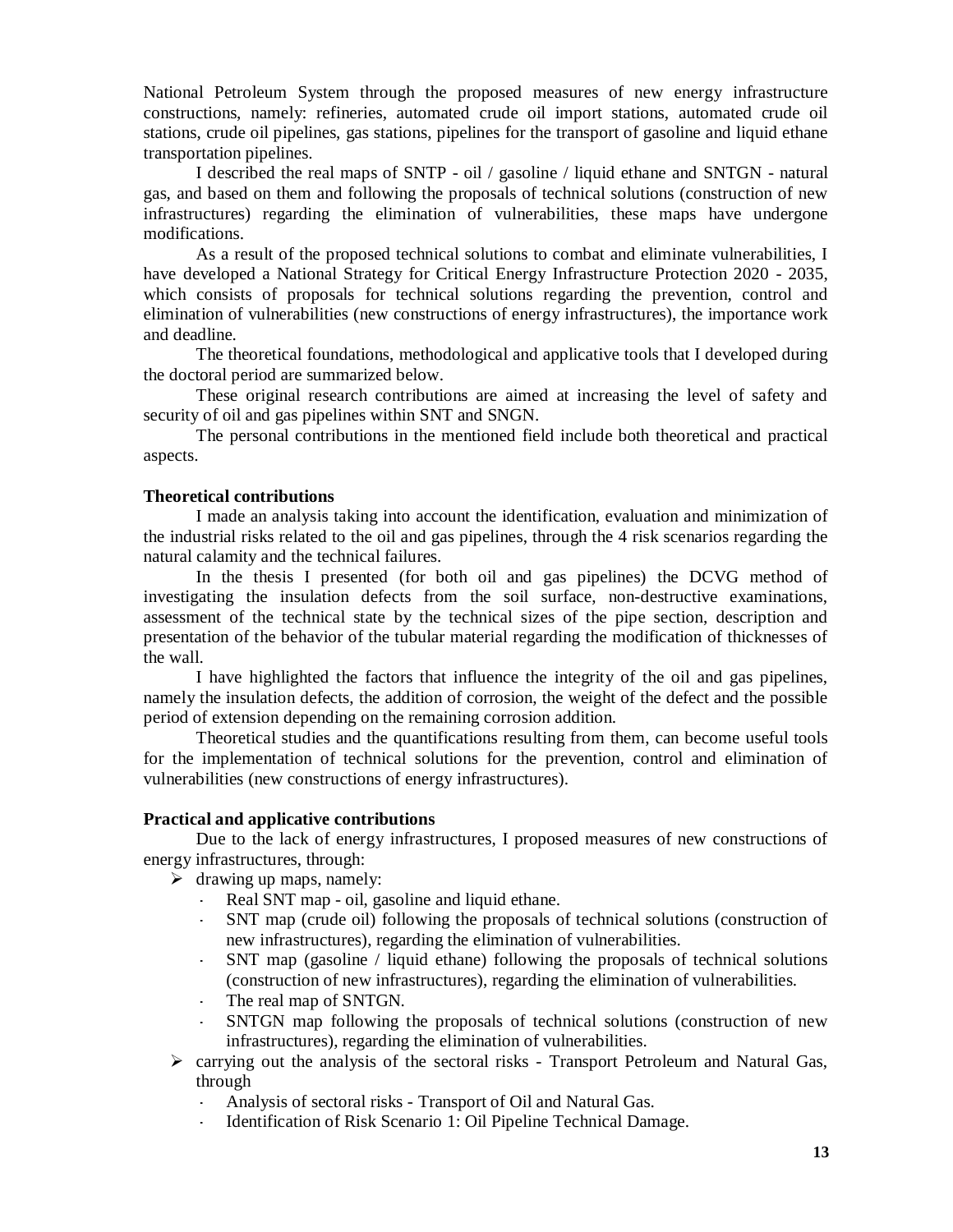- **-** Identification of Risk Scenario 2: Oil Pipeline Natural Disaster.
- **-** Identification of Risk Scenario 3: Gas Pipeline Technical Damage.
- **-** Identification of Risk Scenario 4: Gas Pipeline Natural Disaster.
- **-** Assessment of Risk Scenario 1: Oil Pipeline Technical Damage.
- **-** Assessment of Risk Scenario 2: Oil Pipeline Natural Disaster.
- **-** Assessment of Risk Scenario 3: Gas Pipeline Technical Damage.
- **-** Assessment of Risk Scenario 4: Gas Pipeline Natural Disaster.
- **-** Interpretation of Risk Scenario 1: Oil Pipeline Technical Damage.
- **-** Interpretation of Risk Scenario 2: Natural Disaster Oil Pipeline.
- **-** Interpretation of Risk Scenario 3: Technical Damage Gas pipeline.
- **-** Interpretation of Risk Scenario 4: Natural Disaster Gas pipeline.
- $\triangleright$  Technical NR analysis, technical state assessments on the oil pipeline ( $\emptyset$ 10) and the natural gas pipeline  $(\emptyset 12)$ .

The assessment of the technogenic risk level for the oil pipeline  $(\emptyset10)$  was obtained by:

- NR transfer values  $\rightarrow$  S<sub>nec</sub> MIN, S<sub>nec</sub> MAX, Pmop  $\rightarrow$  3 GC  $\rightarrow$  oil pipeline (Ø10).
- **-** Technogenic risk level assessment for the oil pipeline (Ø10):
- $\checkmark$  Establishing probability.
- $\checkmark$  Determining the severity of the consequences of the proposed scenario:
	- Vulnerability analysis.
	- Impact analysis.
- $\checkmark$  Calculation of the level of technogenic risk.
- $\checkmark$  Risk management.
- $\checkmark$  Recalculation of severity of consequences.

The assessment of the technogenic risk level for the gas pipeline  $(Ø12)$  was obtained by:

- **-** Transfer NR values  $\rightarrow$  S<sub>nec</sub> MIN, S<sub>nec</sub> MAX, Pmop  $\rightarrow$  3 GC  $\rightarrow$  pipeline (GN Ø12 transport pipeline).
- **-** Technogenic risk level assessment for the pipeline (GN Ø12 transport pipeline):
	- $\checkmark$  Establishing probability.
	- $\checkmark$  Determining the severity of the consequences of the proposed scenario:
		- Vulnerability analysis.
		- Impact analysis
	- $\checkmark$  Calculation of the level of technogenic risk.
	- $\checkmark$  Risk management.
	- $\checkmark$  Recalculation of severity of consequences.

I have developed technical and organizational solutions regarding the safety and security of the National Energy System in order to increase the energy security, namely:

- solutions for combating and eliminating vulnerabilities within the National Petroleum Transport System.
- solutions for combating and eliminating vulnerabilities within the National Natural Gas Transport System.

I have proposed a National Strategy for Critical Energy Infrastructure Protection - Pipelines and Pipelines 2020 - 2035.

#### **Limits of the study**

The main limits of the research we presented during the doctoral thesis are the following:

- $\triangleright$  approach.
- $\triangleright$  identification.
- $\triangleright$  evaluation.
- $\triangleright$  interpretation of the sectoral risks Oil and Natural Gas Transport.
- $\triangleright$  assessment and interpretation of technological risks (technical assessments on the thickness of the walls of the oil and gas pipelines).

I have synthesized these limits of research by: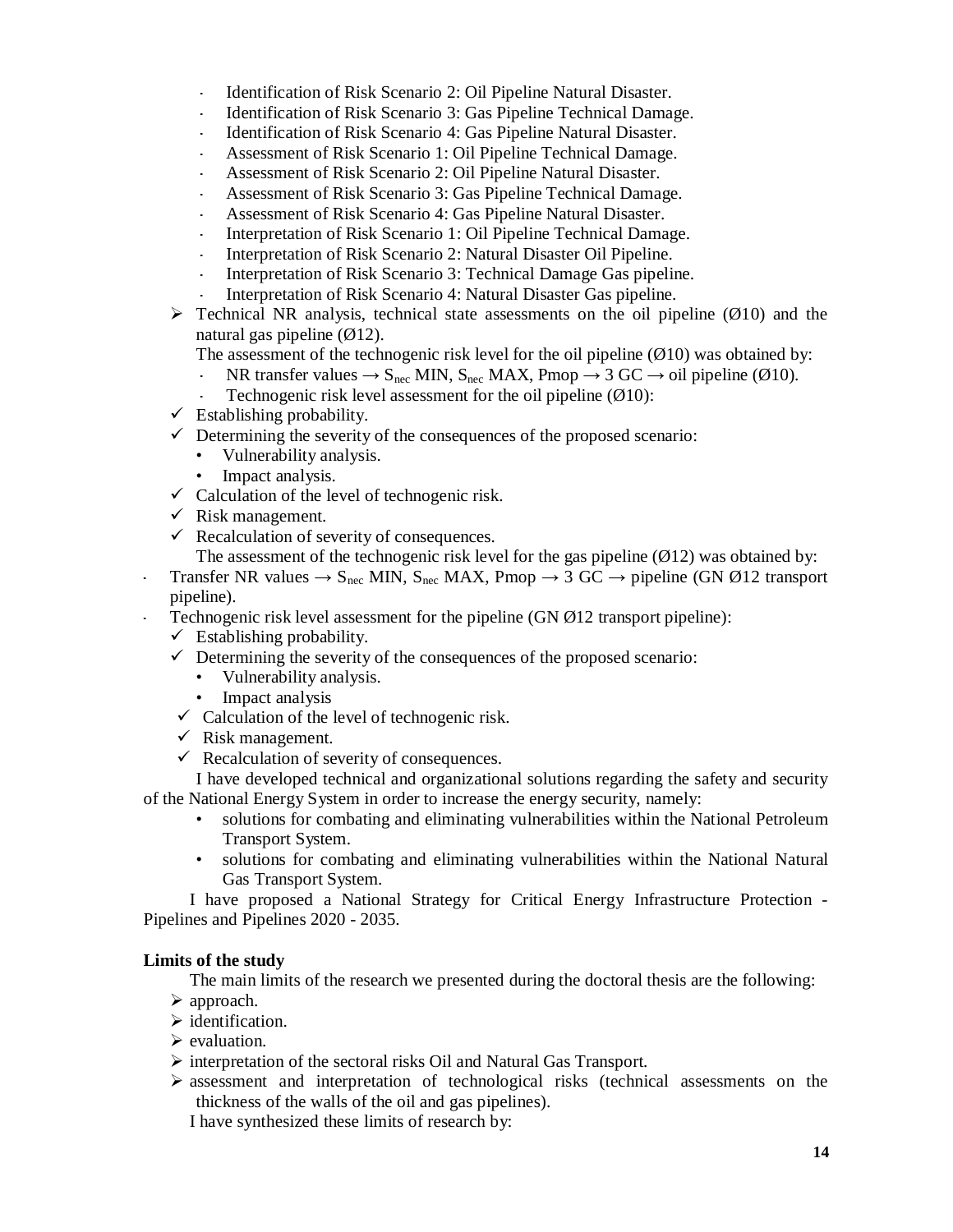- **-** Relevant approach of the theme proposed in the thesis, in order to identify the vulnerabilities of the critical energy infrastructures within SNP and SNTGN.
- **-** Applicability by experts and specialists on energy security issues (oil / natural gas).
- **-** The response to their needs and competences requires the documentary study to focus first on the provisions of the legislation in force.
- **-** The bibliography includes national / international references, the synthesis realized in Part I focusing on normative documents, through the development and consistency of the studies.
- The topic addressed is of great importance and topicality, because:
	- Occurrence of cases of energy collapse with devastating effects on industrial and economic security and use of oil or GN.
	- Using them as a pressure tool on the underdeveloped or developing countries.
	- Knowing that certain devices and equipment within critical energy infrastructures (oil / gas pipelines) may be targeted for terrorist attacks (bomb attack / cyber attack).
	- Or they may be subjected to natural calamities or technogenic risks (not properly dimensioning the thickness of the oil or gas pipelines).
	- The perspective necessary to deepen the researches through detailed quantitative analyzes to refine the results achieved in the present doctoral thesis.
- **-** Failure to provide oil or GN to consumers will automatically trigger a national crisis.
- **-** Almost all sectors of the national economy depend on oil, GN and electricity, which can be produced by these components.
- **-** The crisis triggers the state of imbalance and the safety of the citizen is endangered.
- **-** SNP, through SNTP and SNGN, through SNTGN, become strategic objectives of national importance as they generate national / European critical infrastructures.
- **-** In the context of increasing energy security, energy stability factors must be created by:
	- providing the necessary primary resources (oil, natural gas, coal, uranium, electricity, etc.).
	- limiting dependence on import.
	- diversification of primary sources of imported resources.
	- increasing the level of safety and security of the national oil and gas (oil  $\frac{1}{2}$  gas  $\frac{1}{2}$ ) ethane) and natural gas networks.
	- the protection of the critical infrastructure regarding the physical integrity of the oil and gas pipelines.
	- $\bullet$  securing jobs and workers by avoiding and / or stopping accidents / technical incidents that can lead to disruption of the energy system.
- **-** It is imperative that SNP and SNGN be subjected to sectoral risk assessments and technogenic risk assessments.
- **-** It identifies, combats and eliminates the vulnerabilities, dangers and threats that generate insecurity and insecurity of the two important systems of the national economy.

#### **Future research directions**

As a result of deepening the knowledge and personal contributions brought, I propose the following main research directions to be channeled towards further research:

- **-** the continuation of the studies addresses significant aspects of the *security culture* research to each owner and operator of critical infrastructures, deficient at national level.
- **-** the culture of security and the empirical investigation of the relation between it and the safety performances of the work system, aims to identify the mediation factors. They can become the focal point of future interventions to improve the safety of the work system, through intervention efforts in a oriented and efficient manner.
- **-** it is necessary to verify the way in which security experts, specialists and liaison officers implement and manage the protection and security of critical energy infrastructures.
- how they perceive the security culture within the owner and operator of critical energy